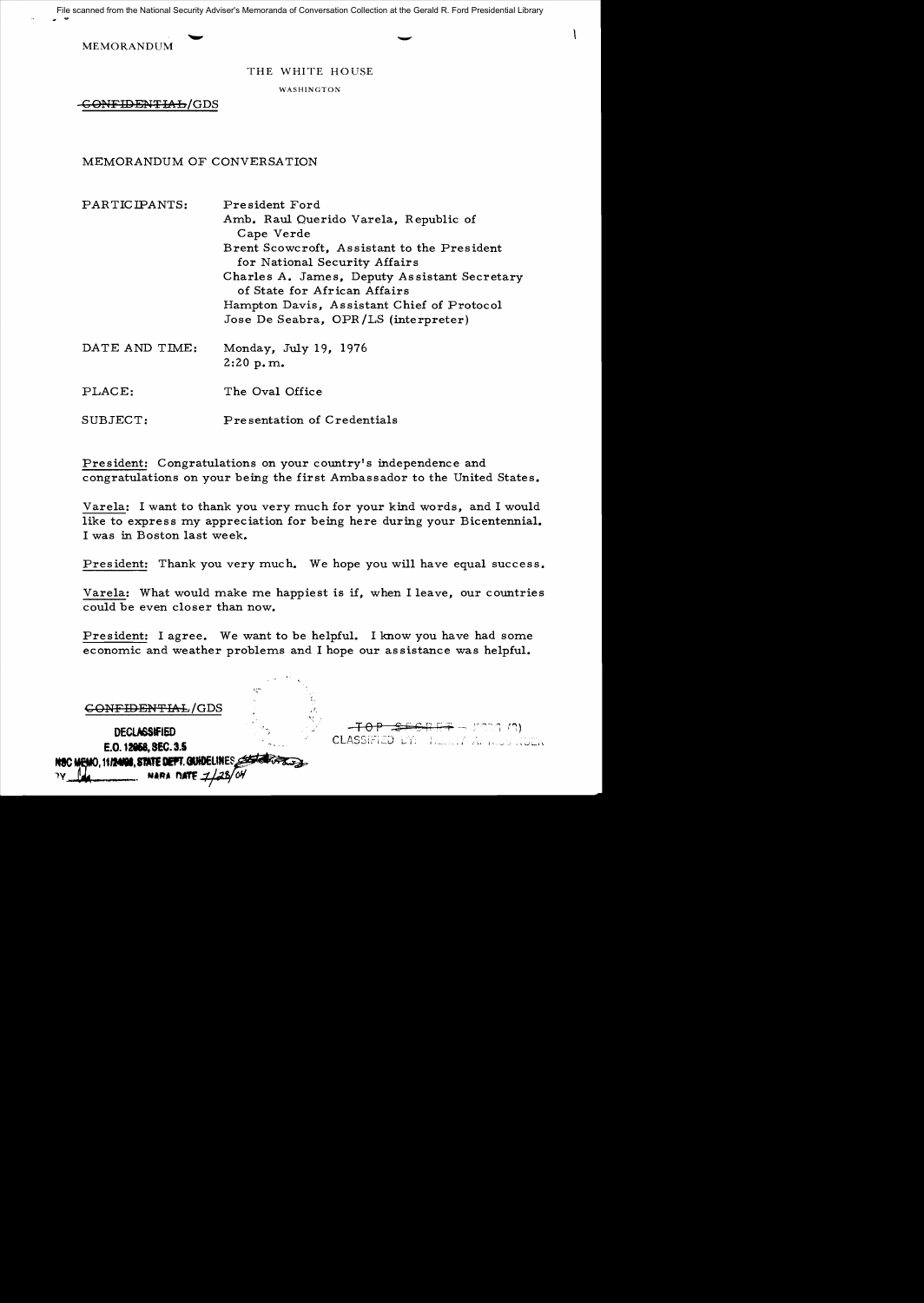## - CONFIDENTIAL/GDS 2.

>...

Varela: Thank you for your words, Mr. President. In Cape Verde we put great stock in the United States with whom we have many ties, and we want to improve these ties. I felt these ties in Boston when I saw so many people of Cape Verde ancestry and how well they had integrated.

President: There are many in that area who are of Portuguese ancestry. I don't know why they settled there.

Varela: I am just a freshman in diplomacy. But I think diplomacy is carried out with the heart, not just the head.

President: We are pleased to have you here. You will meet many of your colleagues tomorrow night at the White House reception.

Valera: I like Washington and hope to bring my children here to continue their education.

President: Please give my best wishes to your President and your people.

Varela: Our population is equally divided between 300, 000 here and 300, 000 in Cape Verde. We are probably the only country in the world which can claim that.



 $e$ ONFIDENTIAL/GDS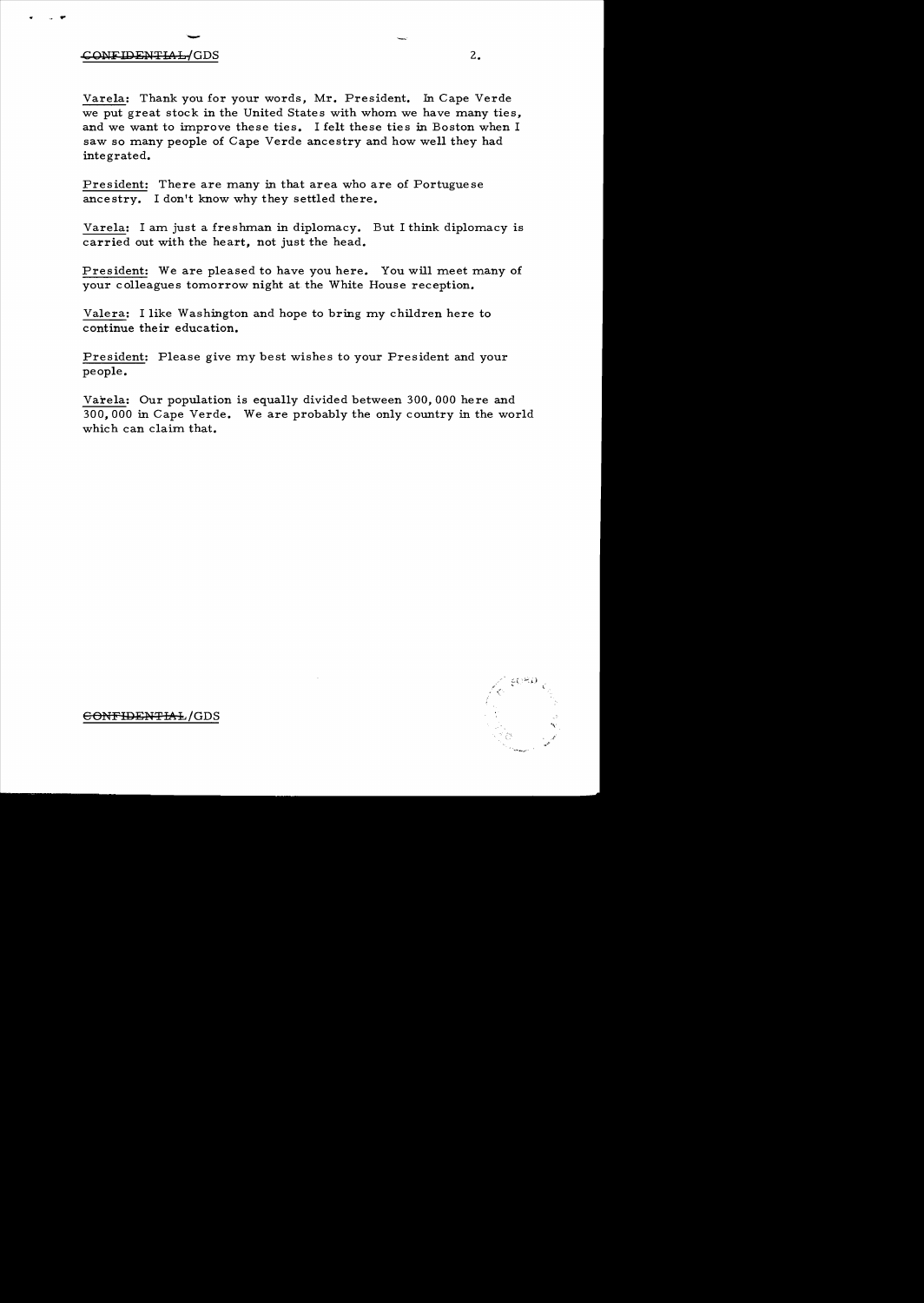Varela <del>(?)</del><br>P/ Comb Patara (Capi Vina) 18 July 76 P Conjust on your County epde a largest an your being a stand to US Ne West to think you very much for your band creads + to expess my appre fa big hire il during breast, I in Boston Instruste P Though you in much. We hypergum We set huit mould mobil in huge met de stan I leave on countries could be even clear Claim vous.<br>P Jague, We wont to holffel-d'hom you have had some ever + we palos + & hyunn acris was helpful Al Thank you for your words the Crue put quit strets in a US W/ Whom we have way this is used want of empire that they If all the tree inhorter when I have on mon cu anistry people + mondel I There are my in that ones of fort. unicenty- sunt have why they settled theme. K Jam post a probam in déponner. But unt just chirl. l'ase plus et de tous partire Jarus 11 He debte while styr to him you children **DECLASSIFIED** E.O. 12958, SEC. 3.5 NSC MEMO, 11/2008, STATE DEPT. GUIDELINES  $BY$   $M_{A}$   $\longrightarrow$  NARA DATE  $1/28/04$